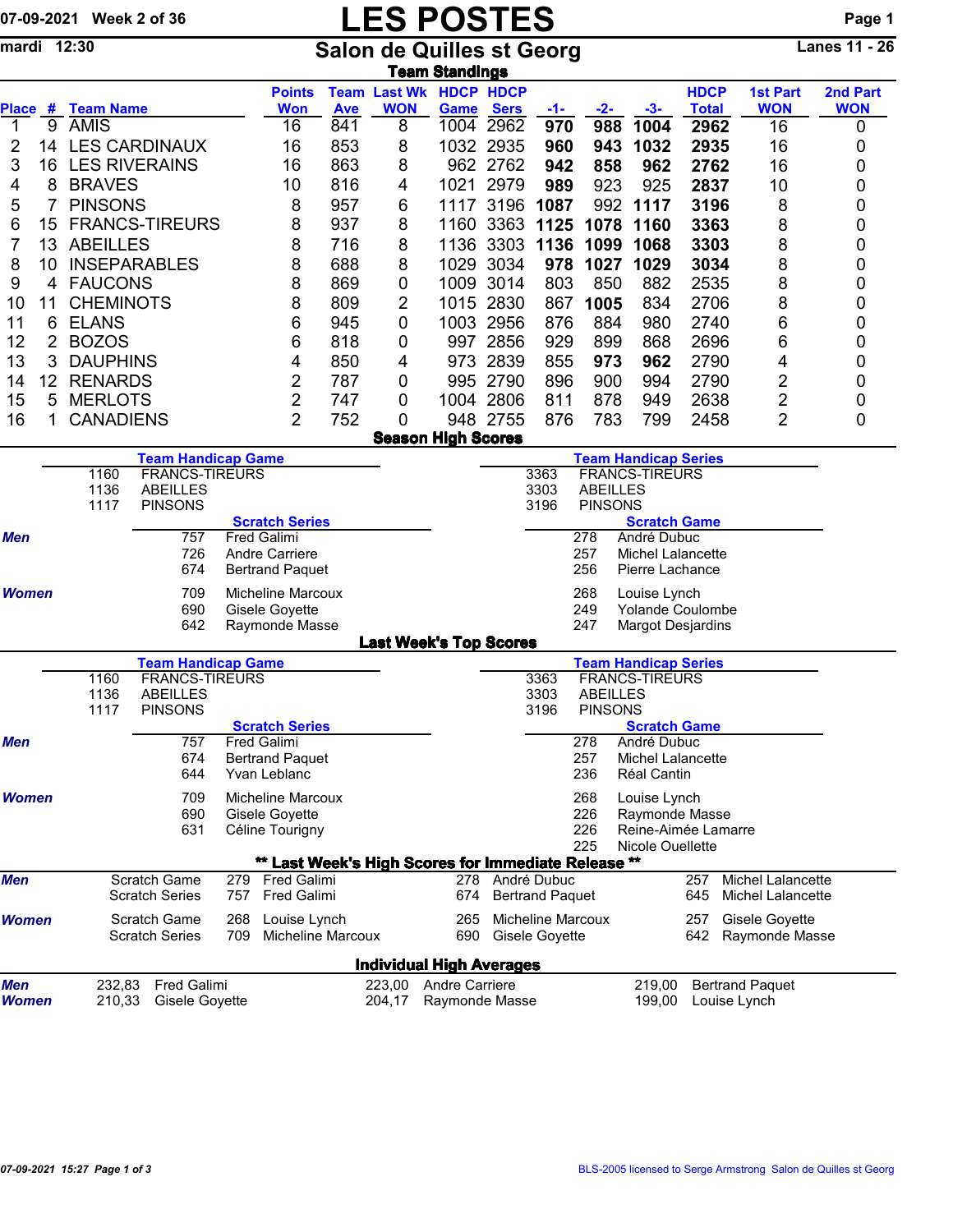## LES POSTES POSTES PAGE 2 OF 36 NOVEMBER 2 OF 36 NO 2021 WEEK 2 OF 36 NO 36 NO 37 NO 37 NO 37 NO 37 NO 37 NO 37 Average List of Regular Team Members

| <b>att</b> Men |                        |                 |   |            |                            |                            |                  |       |                  |              |                                          |
|----------------|------------------------|-----------------|---|------------|----------------------------|----------------------------|------------------|-------|------------------|--------------|------------------------------------------|
|                | <b>Name</b>            | <b>Pins Gms</b> |   | <b>Ave</b> | <b>High</b><br><b>Game</b> | <b>High</b><br><b>Sers</b> | -1-              | $-2-$ | $-3-$            | <b>Total</b> | <b>Weekly Over Ave</b><br>Series Ave +/- |
|                | <b>Fred Galimi</b>     | 1397            | 6 | 232        | 279                        | 757                        | $\overline{221}$ | 257   | $\overline{279}$ | 757          | $757 - 639 = 118$                        |
|                | <b>Andre Carriere</b>  | 1338            | 6 | 223        | 249                        | 726                        | 226              | 175   | 211              | 612          | $612 - 726 = -114$                       |
|                | <b>Bertrand Paquet</b> | 1314            | 6 | 219        | 245                        | 674                        | 245              | 214   | 215              | 674          | $674 - 639 = 35$                         |
|                | Michel Lalancette      | 1303            | 6 | 217        | 257                        | 658                        | 183              | 257   | 205              | 645          | $645 - 657 = -12$                        |
|                | Réal Cantin            | 1291            | 6 | 215        | 236                        | 663                        | 173              | 236   | 219              | 628          | $628 - 663 = -35$                        |
|                | Serge Pelletier        | 1281            | 6 | 213        | 239                        | 664                        | 221              | 195   | 201              | 617          | $617 - 663 = -46$                        |
|                | André Dubuc            | 639             | 3 | 213        | 278                        | 639                        | 149              | 212   | 278              | 639          | $639 - 564 = 75$                         |
|                | Yvan Leblanc           | 1267            | 6 | 211        | 238                        | 644                        | 180              | 226   | 238              | 644          | $644 - 621 = 23$                         |
|                | <b>Howard Gregoire</b> | 1238            | 6 | 206        | 236                        | 634                        | 176              | 224   | 204              | 604          | $604 - 633 = -29$                        |
|                | Emile St-Germain       | 1194            | 6 | 199        | 221                        | 605                        | 203              | 183   | 203              | 589          | $589 - 603 = -14$                        |
|                | Denis Messier          | 1164            | 6 | 194        | 232                        | 637                        | 232              | 182   | 223              | 637          | $637 - 525 = 112$                        |
|                | Michel Bélanger        | 1143            | 6 | 190        | 203                        | 587                        | 193              | 191   | 203              | 587          | $587 - 555 = 32$                         |
|                | Jacques Leclair        | 761             | 4 | 190        | 217                        | 583                        | 217              | 162   | 204              | 583          | $583 - 579 = 4$                          |
|                | Georges Dufault        | 1126            | 6 | 187        | 221                        | 578                        | 221              | 188   | 169              | 578          | $578 - 546 = 32$                         |
|                | Jean Larriviere        | 1120            | 6 | 186        | 231                        | 575                        | 190              | 188   | 197              | 575          | $575 - 543 = 32$                         |
|                | Raymond Thibodeau      | 1099            | 6 | 183        | 232                        | 608                        | 183              | 147   | 161              | 491          | $491 - 606 = -115$                       |
|                | Normand Gignac         | 1089            | 6 | 181        | 237                        | 563                        | 217              | 156   | 153              | 526          | $526 - 561 = -35$                        |
|                | <b>Roland Richard</b>  | 1086            | 6 | 181        | 242                        | 607                        | 150              | 153   | 176              | 479          | $479 - 606 = -127$                       |
|                | Serge Durand           | 537             | 3 | 179        | 183                        | 537                        | i161             | i161  | i161             | 483          | $483 - 537 = -54$                        |
|                | André O Ouellette      | 1063            | 6 | 177        | 222                        | 609                        | 127              | 142   | 185              | 454          | $454 - 609 = -155$                       |
|                | Jacques Trudeau        | 688             | 4 | 172        | 219                        | 512                        | 154              | 219   | 139              | 512          | $512 - 595 = -83$                        |
|                | Jean-Pierre Ferrandiz  | 1001            | 6 | 166        | 201                        | 501                        | 150              | 188   | 163              | 501          | $501 - 498 = 3$                          |
|                | Marcel Brazeau         | 976             | 6 | 162        | 187                        | 543                        | 138              | 143   | 152              | 433          | $433 - 543 = -110$                       |
|                | Pierre Lachance        | 966             | 6 | 161        | 256                        | 602                        | 103              | 127   | 134              | 364          | $364 - 600 = -236$                       |
|                | Louis Gravel           | 953             | 6 | 158        | 199                        | 541                        | 120              | 118   | 174              | 412          | $412 - 540 = -128$                       |
|                | Daniel Pelletier       | 945             | 6 | 157        | 187                        | 493                        | 186              | 187   | 120              | 493          | $493 - 450 = 43$                         |
|                | Jean-Pierre Monette    | 945             | 6 | 157        | 184                        | 525                        | 184              | 159   | 182              | 525          | $525 - 420 = 105$                        |
|                | Pierre Amyot           | 437             | 3 | 145        | 164                        | 437                        | 132              | 141   | 164              | 437          | $437 - 573 = -136$                       |
|                | Antoine Levesque       | 873             | 6 | 145        | 169                        | 443                        | 158              | 169   | 116              | 443          | $443 - 429 = 14$                         |
|                | Jacques Beausejour     | 424             | 3 | 141        | 156                        | 424                        | 156              | 124   | 144              | 424          | $424 - 558 = -134$                       |
|                | Maurice Normandeau     | 826             | 6 | 137        | 167                        | 420                        | 116              | 161   | 143              | 420          | $420 - 405 = 15$                         |
|                | Michel Di Giaccomo     | 390             | 3 | 130        | 162                        | 390                        | 102              | 126   | 162              | 390          | $390 - 447 = -57$                        |
|                | Gilles Gosselin        | 772             | 6 | 128        | 154                        | 402                        | 133              | 133   | 136              | 402          | $402 - 369 = 33$                         |
|                | <b>Rosaire Benoit</b>  | 383             | 3 | 127        | 150                        | 383                        | 114              | 150   | 119              | 383          | $383 - 543 = -160$                       |
|                | Sylvain Bouthillier    | 765             | 6 | 127        | 156                        | 399                        | 137              | 131   | 131              | 399          | $399 - 366 = 33$                         |
|                | Pierre Gariepy         | 558             | 6 | 93         | 136                        | 355                        | 136              | 115   | 104              | 355          | $355 - 201 = 154$                        |
|                | Azelus Sourdif         | 0               | 0 | bk150      | $\mathbf 0$                | 0                          | a135             | a135  | a135             | 405          | $405 - 450 = -45$                        |
|                | Jean Dupuis            | 0               | 0 | bk208      | 0                          | 0                          | a188             | a188  | a188             | 564          | $564 - 624 = -60$                        |
|                | Michel Cofsky          | $\mathbf{0}$    | 0 | bk213      | 0                          | 0                          | a192             | a192  | a192             | 576          | $576 - 639 = -63$                        |
| <b>Women</b>   |                        |                 |   |            | <b>THE STATE</b>           | <b>CONTRACTOR</b>          |                  |       |                  |              | $M = -1.1, \ldots, -1.5$                 |
|                |                        |                 |   |            |                            |                            |                  |       |                  |              |                                          |

|                            |                 |   |            | <b>High</b> | <b>High</b> |      |       |      |       | <b>Weekly Over Ave</b> |
|----------------------------|-----------------|---|------------|-------------|-------------|------|-------|------|-------|------------------------|
| <b>Name</b>                | <b>Pins Gms</b> |   | <b>Ave</b> | Game        | <b>Sers</b> | -1-  | $-2-$ | -3-  | Total | Series Ave +/-         |
| Gisele Goyette             | 1262            | 6 | 210        | 257         | 690         | 198  | 235   | 257  | 690   | $690 - 570 = 120$      |
| Raymonde Masse             | 1225            | 6 | 204        | 239         | 642         | 206  | 210   | 226  | 642   | $642 - 582 = 60$       |
| Louise Lynch               | 1194            | 6 | 199        | 268         | 602         | 141  | 193   | 268  | 602   | $602 - 591 = 11$       |
| Marthe Paquet              | 1141            | 6 | 190        | 212         | 586         | 212  | 180   | 194  | 586   | $586 - 555 = 31$       |
| <b>Florence Paquette</b>   | 1117            | 6 | 186        | 203         | 588         | 174  | 182   | 173  | 529   | $529 - 588 = -59$      |
| Micheline Marcoux          | 1113            | 6 | 185        | 265         | 709         | 265  | 239   | 205  | 709   | 709 - 402 = 307        |
| Céline Tourigny            | 1105            | 6 | 184        | 225         | 631         | 225  | 195   | 211  | 631   | $631 - 474 = 157$      |
| Cecile Beausejour          | 1102            | 6 | 183        | 197         | 556         | 188  | 197   | 161  | 546   | $546 - 555 = -9$       |
| <b>Francine Desjardins</b> | 1046            | 6 | 174        | 202         | 524         | 179  | 155   | 190  | 524   | $524 - 522 = 2$        |
| Denise Bouchard            | 1046            | 6 | 174        | 207         | 564         | 139  | 143   | 200  | 482   | $482 - 564 = -82$      |
| <b>Yolande Coulombe</b>    | 1042            | 6 | 173        | 249         | 612         | 158  | 137   | 135  | 430   | $430 - 612 = -182$     |
| <b>Margot Desjardins</b>   | 1029            | 6 | 171        | 247         | 560         | 164  | 160   | 145  | 469   | $469 - 558 = -89$      |
| Jacqueline Cantin          | 1008            | 6 | 168        | 183         | 511         | 181  | 176   | 154  | 511   | $511 - 495 = 16$       |
| Jacqueline Delisle         | 998             | 6 | 166        | 204         | 529         | 172  | 153   | 204  | 529   | $529 - 468 = 61$       |
| Reine-Aimée Lamarre        | 488             | 3 | 162        | 226         | 488         | 154  | 108   | 226  | 488   | $488 - 531 = -43$      |
| Lise Cofsky                | 486             | 3 | 162        | 189         | 486         | 174  | 189   | 123  | 486   | $486 - 585 = -99$      |
| Lise Carriere              | 963             | 6 | 160        | 228         | 524         | 140  | 159   | 140  | 439   | $439 - 522 = -83$      |
| Nicole Ouellette           | 951             | 6 | 158        | 225         | 523         | 225  | 165   | 133  | 523   | $523 - 426 = 97$       |
| Nicole Lachance            | 942             | 6 | 157        | 193         | 540         | 158  | 144   | 100  | 402   | $402 - 540 = -138$     |
| Denise Gosselin            | 468             | 3 | 156        | 198         | 468         | 146  | 124   | 198  | 468   | $468 - 489 = -21$      |
| <b>Annette Gariepy</b>     | 459             | 3 | 153        | 180         | 459         | a138 | a138  | a138 | 414   | $414 - 459 = -45$      |
| Francine Jacques           | 870             | 6 | 145        | 182         | 460         | 168  | 134   | 108  | 410   | $410 - 459 = -49$      |